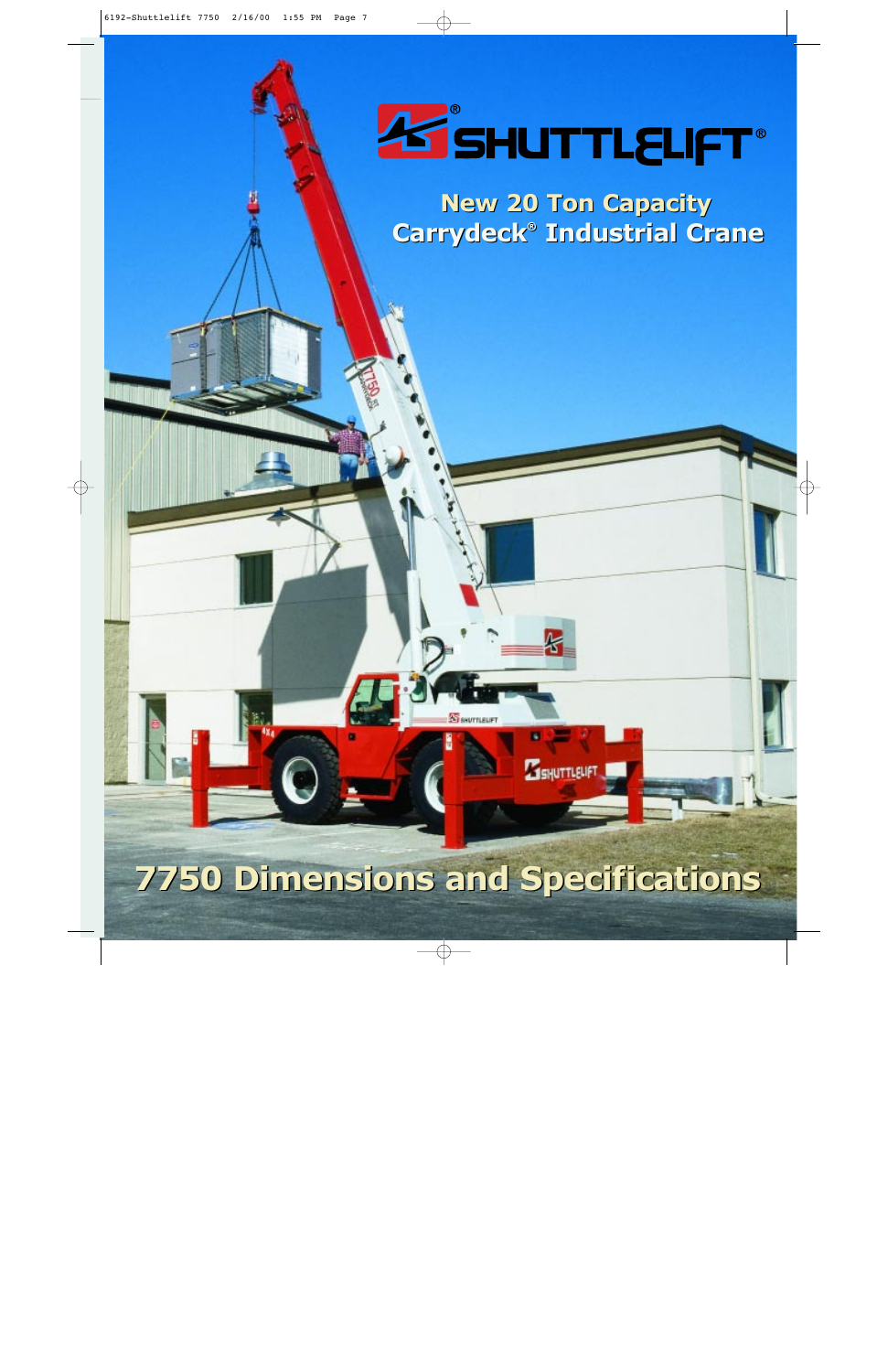# **Dimensional Data**

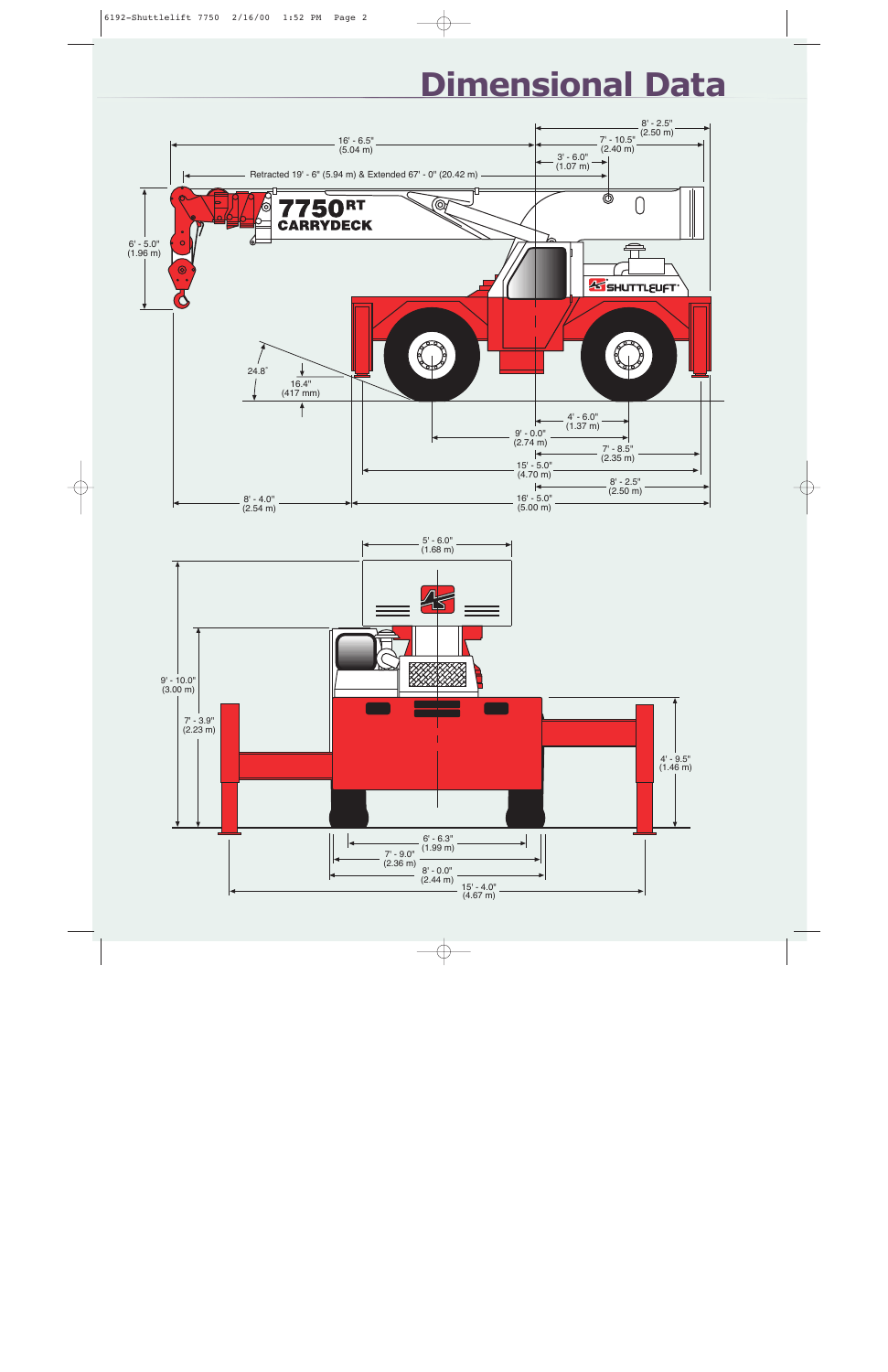# **Operating Data**



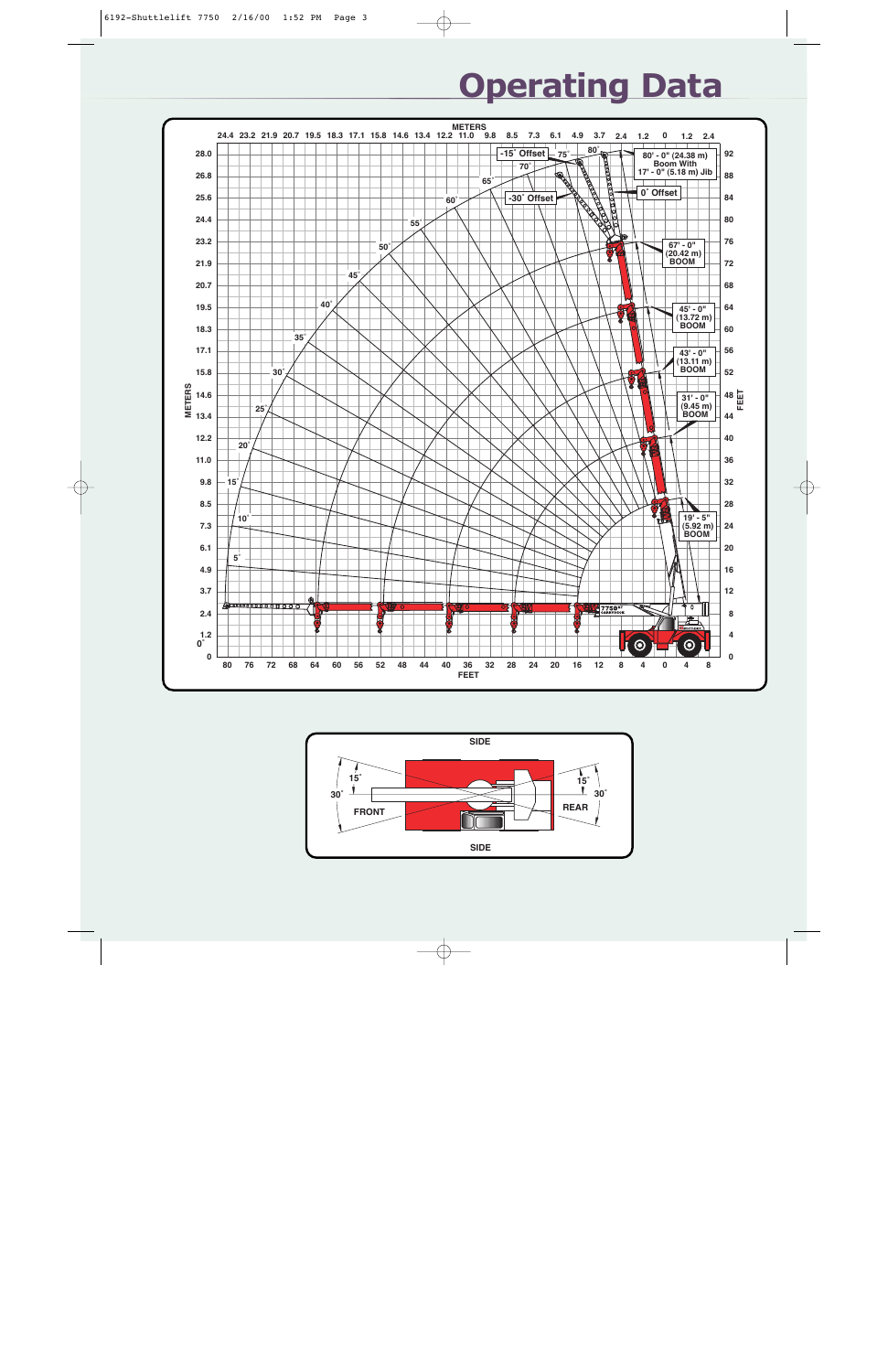# **Rated Load Capacities**

|                           | <b>MAIN BOOM LOAD RATINGS ON OUTRIGGERS</b><br>Retracted and Down 360° |                                                      |                                                      |                                                      |                                                      |                                                      |                                      |                                |                               |                            |
|---------------------------|------------------------------------------------------------------------|------------------------------------------------------|------------------------------------------------------|------------------------------------------------------|------------------------------------------------------|------------------------------------------------------|--------------------------------------|--------------------------------|-------------------------------|----------------------------|
|                           |                                                                        | 19.5 ft (5.94 m) BOOM                                |                                                      | 31.0 ft (9.45 m) BOOM<br>43.0 ft (13.11 m) BOOM      |                                                      | 55.0 ft (16.76 m) BOOM                               |                                      |                                | 67.0 ft (20.42 m) BOOM        |                            |
| <b>Radius</b><br>ft $(m)$ | Boom<br>Angle<br>(deg)                                                 | Rated<br>Load<br>$lb$ (kg)                           | <b>Boom</b><br>Angle<br>(deq)                        | Rated<br>Load<br>$lb$ (kg)                           | <b>Boom</b><br>Angle<br>(deq)                        | Rated<br>Load<br>$lb$ (kg)                           | <b>Boom</b><br>Angle<br>(deq)        | Rated<br>Load<br>$lb$ (kg)     | <b>Boom</b><br>Angle<br>(deq) | Rated<br>Load<br>$lb$ (kg) |
| 10(3.05)                  | 52                                                                     | 24,000 (10 886)                                      | 68                                                   | 22,300 (10 115)                                      | 74                                                   | 22,000 (9979)                                        | 78                                   | 22,000 (9979)                  |                               |                            |
| 12(3.66)                  | 44                                                                     | 17,200 (7802)                                        | 64                                                   | 16,300 (7394)                                        | 72                                                   | 17,000 (7711)                                        | 76                                   | 17,100 (7756)                  | 78                            | 16,300 (7394)              |
| 14 (4.27)                 | 33                                                                     | 13,300 (6033)                                        | 59                                                   | 12,500 (5700)                                        | 69                                                   | 13,600 (6169)                                        | 74                                   | 14,000 (6350)                  | 77                            | 13,600 (6169)              |
| 16 (4.88)                 | $\Omega$                                                               | 10,200 (4627)                                        | 55                                                   | 9,800 (4445)                                         | 66                                                   | 11,100 (5035)                                        | 71                                   | 11,200 (5080)                  | 75                            | 11,500 (5216)              |
| 18 (5.49)                 | $\overline{\phantom{a}}$                                               |                                                      | 50                                                   | 7,900 (3583)                                         | 63                                                   | 9,100 (4128)                                         | 69                                   | 9,300 (4218)                   | 73                            | 9,400 (4264)               |
| 20(6.10)                  | $\overline{\phantom{a}}$                                               | $\overline{\phantom{0}}$                             | 45                                                   | 6,500 (2948)                                         | 60                                                   | 7,500 (3402)                                         | 67                                   | 7,800 (3538)                   | 71                            | 7,700 (3493)               |
| 22(6.71)                  | $\overline{\phantom{a}}$                                               | $\overline{\phantom{0}}$                             | 39                                                   | 5,300 (2404)                                         | 56                                                   | 6,200(2812)                                          | 64                                   | 6,600 (2994)                   | 69                            | 6,500 (2948)               |
| 24 (7.32)                 | $\overline{\phantom{a}}$                                               | $\overline{a}$                                       | 31                                                   | 4,300 (1950)                                         | 53                                                   | 5,200 (2359)                                         | 62                                   | 5,600 (2540)                   | 67                            | 5,600 (2540)               |
| 26 (7.92)                 | $\overline{\phantom{a}}$                                               | $\overline{\phantom{0}}$                             | 22                                                   | 3,500 (1588)                                         | 49                                                   | 4,400 (1996)                                         | 60                                   | 4,800 (2177)                   | 66                            | 5,000 (2268)               |
| 27.5 (8.38)               | $\qquad \qquad -$                                                      | $\overline{\phantom{m}}$                             | $\Omega$                                             | 2,900 (1315)                                         | 47                                                   | 3,900 (1769)                                         | 58                                   | 4,300 (1950)                   | 64                            | 4,600 (2087)               |
| 30(9.14)                  | $\overline{\phantom{0}}$                                               | $\overline{\phantom{0}}$                             | $\overline{\phantom{0}}$                             |                                                      | 42                                                   | 3,200 (1451)                                         | $\overline{55}$                      | 3,600 (1633)                   | 62                            | 3,900 (1769)               |
| 32(9.75)                  | $\overline{\phantom{a}}$                                               | $\overline{\phantom{0}}$                             | $\overline{\phantom{0}}$                             | $\overline{\phantom{0}}$                             | $\overline{37}$                                      | 2,700 (1225)                                         | 52                                   | 3,100 (1406)                   | 60                            | 3,400 (1542)               |
| 34 (10.36)                | $\overline{\phantom{a}}$                                               | $\overline{\phantom{m}}$                             | -                                                    |                                                      | $\overline{32}$                                      | 2,300 (1043)                                         | 49                                   | 2,700 (1225)                   | $\overline{58}$               | 2,900 (1315)               |
| 36 (10.97)                | $\overline{\phantom{a}}$                                               | $\overline{\phantom{m}}$                             | $\overline{\phantom{0}}$                             |                                                      | 26                                                   | 1,900 (862)                                          | 46                                   | 2,300 (1043)                   | 56                            | 2,500 (1134)               |
| 38 (11.58)                |                                                                        | $\overline{\phantom{0}}$                             | $\overline{\phantom{0}}$                             |                                                      | 18                                                   | 1,600<br>(726)                                       | 43                                   | 2,000 (907)                    | 53                            | 2,100 (953)                |
| 39.5 (12.04)              |                                                                        | $\overline{\phantom{0}}$                             | $\overline{\phantom{0}}$                             | $\overline{\phantom{0}}$                             | $\Omega$                                             | 1,400 (635)                                          | 41                                   | 1,750 (794)                    | 52                            | 1,850 (839)                |
| 42 (12.80)                |                                                                        |                                                      | $\overline{\phantom{0}}$                             |                                                      |                                                      |                                                      | 36                                   | 1,450 (658)                    | 49                            | 1,500<br>(680)             |
| 44 (13.41)                |                                                                        | $\overline{\phantom{m}}$                             | $\qquad \qquad -$                                    | $\overline{\phantom{0}}$                             | $\qquad \qquad -$                                    |                                                      | 32                                   | 1,200 (544)                    | 47                            | 1,300 (590)                |
| 46 (14.02)                |                                                                        | $\qquad \qquad -$                                    | $\qquad \qquad -$                                    | $\qquad \qquad -$                                    | $\qquad \qquad -$                                    | $\overline{\phantom{a}}$                             | 28                                   | 1,000 (454)                    | 44                            | (499)<br>1,100             |
| 48 (14.63)                | $\overline{\phantom{a}}$                                               | $\overline{\phantom{0}}$                             | $\overline{\phantom{a}}$                             | $\overline{\phantom{0}}$                             | $\overline{\phantom{0}}$                             |                                                      | 23                                   | 850 (386)                      | 42                            | 950<br>(431)               |
| 50 (15.24)                | $\overline{\phantom{m}}$                                               | $\overline{\phantom{0}}$                             | $\qquad \qquad -$                                    | $\overline{\phantom{a}}$                             | $\overline{\phantom{0}}$                             | $\qquad \qquad -$                                    | 16                                   | 700 (318)                      | 39<br>37                      | 800<br>(363)               |
| 51.5 (15.70)              | $\overline{\phantom{a}}$<br>$\overline{\phantom{a}}$                   | $\overline{\phantom{0}}$<br>$\overline{\phantom{0}}$ | $\overline{\phantom{a}}$<br>$\overline{\phantom{a}}$ | $\overline{\phantom{0}}$<br>$\overline{\phantom{a}}$ | $\overline{\phantom{0}}$<br>$\overline{\phantom{0}}$ | $\overline{\phantom{a}}$<br>$\overline{\phantom{a}}$ | $\Omega$<br>$\overline{\phantom{0}}$ | 600 (272)<br>$\qquad \qquad -$ | 33                            | (318)<br>700               |
| 54 (16.46)<br>56 (17.07)  | $\overline{\phantom{a}}$                                               | $\overline{\phantom{0}}$                             | $\overline{\phantom{a}}$                             | $\overline{\phantom{0}}$                             | $\overline{\phantom{0}}$                             | $\overline{\phantom{a}}$                             | $\overline{\phantom{0}}$             | $\overline{\phantom{0}}$       | 29                            | 500 (227)<br>350 (159)     |
| 58 (17.68)                | $\overline{\phantom{a}}$                                               | $\overline{\phantom{0}}$                             | $\overline{\phantom{a}}$                             | $\overline{\phantom{0}}$                             | $\overline{\phantom{0}}$                             | $\overline{\phantom{a}}$                             | $\overline{\phantom{0}}$             | $\overline{\phantom{0}}$       | 25                            | 250 (113)                  |
| 60 (18.29)                | $\overline{\phantom{a}}$                                               | $\overline{\phantom{0}}$                             | $\overline{\phantom{0}}$                             | $\overline{\phantom{0}}$                             | $\overline{\phantom{0}}$                             | $\overline{\phantom{a}}$                             | $\overline{\phantom{0}}$             | $\overline{\phantom{0}}$       | $\overline{20}$               | 150(68)                    |
| 62(18.90)                 | $\overline{\phantom{a}}$                                               | $\overline{\phantom{0}}$                             | $\overline{\phantom{0}}$                             |                                                      | $\overline{\phantom{0}}$                             | $\overline{\phantom{0}}$                             | $\overline{\phantom{0}}$             |                                | 14                            | 50(23)                     |
| 63.5(19.35)               | $\overline{\phantom{a}}$                                               |                                                      | $\overline{\phantom{0}}$                             |                                                      | $\overline{\phantom{0}}$                             |                                                      | -                                    |                                | $\Omega$                      |                            |

#### **Main Boom on Rubber Any Boom Length**

| <b>Radius</b><br>ft $(m)$ | <b>Front Rating</b><br>$Ib$ (kg) | 360° Rating<br>lb (kg) |
|---------------------------|----------------------------------|------------------------|
| 6(1.83)                   | 30,000 (13 608)                  | 21,000 (9525)          |
| 8(2.44)                   | 28,000 (12 701)                  | 17,900 (8119)          |
| 10(3.05)                  | 25,000 (11 340)                  | 15,000 (6804)          |
| 12(3.66)                  | 19,600 (8890)                    | 12,400 (5625)          |
| 14 (4.27)                 | 15,600 (7076)                    | 9,900 (4491)           |
| 16 (4.88)                 | 12,700 (5761)                    | 7,700 (3493)           |
| 18 (5.49)                 | 10,300 (4672)                    | 6,300 (2858)           |
| 20(6.10)                  | 8,300 (3765)                     | 4,900 (2223)           |
| 22(6.71)                  | 6,800 (3084)                     | 3,900 (1769)           |
| 24 (7.32)                 | 5,800 (2631)                     | 3,100 (1406)           |
| 26 (7.92)                 | 4,900 (2223)                     | 2,500 (1134)           |
| 28 (8.53)                 | 4,200 (1905)                     | 2,100 (953)            |
| 30(9.14)                  | 3,700 (1678)                     | 1,800(816)             |
| 32 (9.75)                 | 3,300 (1497)                     | 1,550 (703)            |
| 34 (10.36)                | 3,000 (1361)                     | 1,300 (590)            |
| 36 (10.97)                | 2,700 (1225)                     | 1,100 (499)            |
| 38 (11.58)                | 2,500 (1134)                     | 950 (431)              |
| 40 (12.19)                | 2,200 (998)                      | 800 (363)              |
| 42 (12.80)                | 2,000 (907)                      | 675 (306)              |
| 44 (13.41)                | 1,800 (816)                      | 550 (249)              |
| 46 (14.02)                | 1,650 (748)                      | 450 (204)              |
| 48 (14.63)                | 1,400 (635)                      | 350 (159)              |
| 50 (15.24)                | 1,300 (590)                      | 250 (113)              |
| 52 (15.85)                | 1,150 (522)                      | 200(91)                |
| 54 (16.46)                | 1,050 (476)                      | 150 (68)               |
| 56 (17.07)                | 950 (431)                        | 75 (34)                |
| 58(17.68)                 | 875(397)                         | 25(11)                 |
| 60 (18.29)                | 800 (363)                        |                        |
| 62 (18.90)                | 700 (318)                        |                        |
| 63.5 (19.35)              | 600 (272)                        |                        |

#### **Rating Reductions for Load Handling Devices Installed lb (kg)**

|                        | <b>FROM MAIN BOOM</b> | <b>FROM JIB</b>       |  |  |  |  |
|------------------------|-----------------------|-----------------------|--|--|--|--|
| <b>MAIN BLOCK</b>      | 400 (181)             | <b>NOT APPLICABLE</b> |  |  |  |  |
| <b>HOOK &amp; BALL</b> | 100(45)               | 100(45)               |  |  |  |  |
| <b>JIB STOWED</b>      | NO REDUCTION          | <b>NOT APPLICABLE</b> |  |  |  |  |
| <b>JIB DEPLOYED</b>    | 500 (227)             | NO REDUCTION          |  |  |  |  |

\* This chart is only a guide and should not be used to operate the crane. The individual crane load chart, operating instructions and other instructional plates must be read and understood prior to operating the crane.

# **7750RT FEATURES:**

- Two-position square outrigger stance
- 20 ton lift capacity
- 15 ton deck carrying capacity
- Extremely compact
- Pivoting boom head
- Pressure compensated hydraulic system
- Pilot-operated crane controls
- 4-wheel drive w/oscillating rear axle lockouts
- One year/2000 hour warranty (5-year structure)
- 90' (27.43 m) maximum hook height with optional jib boom extension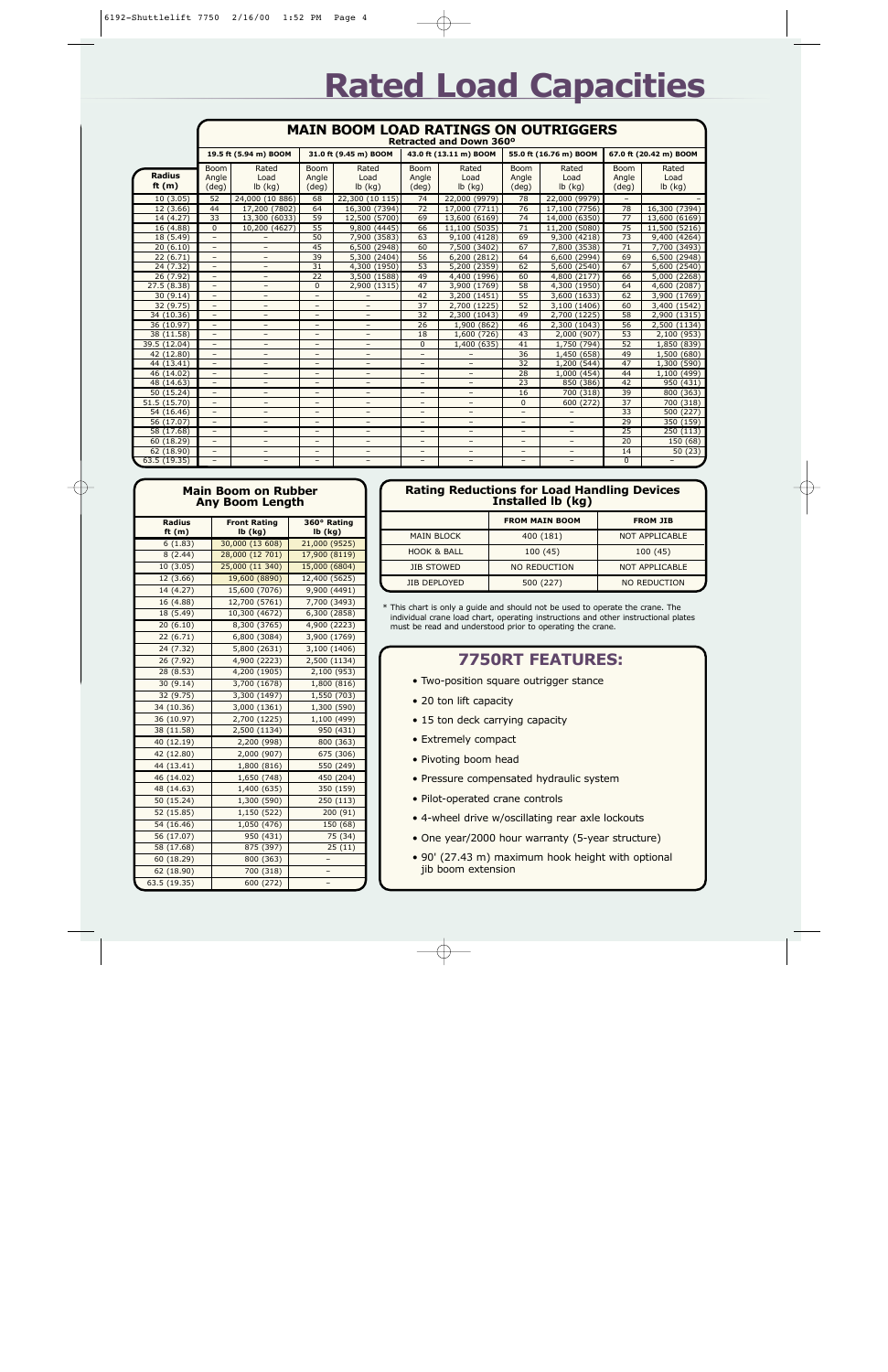# **Rated Load Capacities**

|                           | <b>MAIN BOOM LOAD RATINGS ON OUTRIGGERS</b><br>Extended and Down 360° or Retracted and Down Front/Rear |                            |                               |                            |                               |                            |                               |                            |                               |                            |  |
|---------------------------|--------------------------------------------------------------------------------------------------------|----------------------------|-------------------------------|----------------------------|-------------------------------|----------------------------|-------------------------------|----------------------------|-------------------------------|----------------------------|--|
|                           |                                                                                                        | 19.5 ft (5.94 m) BOOM      |                               | 31.0 ft (9.45 m) BOOM      | 43.0 ft (13.11 m) BOOM        |                            |                               | 55.0 ft (16.76 m) BOOM     |                               | 67.0 ft (20.42 m) BOOM     |  |
| <b>Radius</b><br>ft $(m)$ | <b>Boom</b><br>Angle<br>(deq)                                                                          | Rated<br>Load<br>$lb$ (kg) | <b>Boom</b><br>Angle<br>(deq) | Rated<br>Load<br>$lb$ (kg) | <b>Boom</b><br>Angle<br>(deq) | Rated<br>Load<br>$lb$ (kg) | <b>Boom</b><br>Angle<br>(deq) | Rated<br>Load<br>$lb$ (kg) | <b>Boom</b><br>Angle<br>(deq) | Rated<br>Load<br>$lb$ (kg) |  |
| 10(3.05)                  | 52                                                                                                     | 40,000 (18 144)            | 68                            | 26,500 (12 020)            | 74                            | 25,400 (11 521)            | 78                            | 22,300 (10 115)            |                               |                            |  |
| 12(3.66)                  | 44                                                                                                     | 33,800 (15 331)            | 64                            | 25,300 (11 476)            | 72                            | 24,200 (10 977)            | 76                            | 20,100 (9117)              | 78                            | 17,500 (7938)              |  |
| 14 (4.27)                 | 33                                                                                                     | 28,500 (12 927)            | 59                            | 22,900 (10 387)            | 69                            | 22,600 (10 251)            | 74                            | 18,000 (8165)              | 77                            | 15,600 (7076)              |  |
| 16 (4.88)                 | $\Omega$                                                                                               | 23,700 (10 750)            | 55                            | 20,900 (9480)              | 66                            | 20,000 (9072)              | 71                            | 16,300 (7394)              | 75                            | 14,000 (6350)              |  |
| 18 (5.49)                 | $\overline{\phantom{0}}$                                                                               | $\overline{\phantom{a}}$   | 50                            | 19,300 (8754)              | 63                            | 17,900 (8119)              | 69                            | 14,900 (6759)              | 73                            | 12,700<br>(5761)           |  |
| 20(6.10)                  | $\overline{a}$                                                                                         | $\overline{\phantom{0}}$   | 45                            | 17,800 (8074)              | 60                            | 16,100 (7303)              | 67                            | 13,700 (6214)              | $\overline{71}$               | 11,700<br>(5307)           |  |
| 22(6.71)                  | $\frac{1}{2}$                                                                                          | $\equiv$                   | 39                            | 16,400 (7439)              | 56                            | 14,600 (6622)              | 64                            | 12,700 (5761)              | 69                            | 10,800 (4899)              |  |
| 24(7.32)                  | $\qquad \qquad -$                                                                                      | $\qquad \qquad -$          | 31                            | 14,700 (6668)              | 53                            | 13,300 (6033)              | 62                            | 11,800 (5352)              | 67                            | 10,000 (4536)              |  |
| 26 (7.92)                 | $\overline{\phantom{0}}$                                                                               | $\overline{\phantom{0}}$   | 22                            | 13,200 (5987)              | 49                            | 12,300 (5579)              | 60                            | 11,000 (4990)              | 66                            | 9,300 (4218)               |  |
| 27.5(8.38)                | $\qquad \qquad -$                                                                                      | $\qquad \qquad -$          | $\Omega$                      | 11,600 (5262)              | 47                            | 11,600 (5262)              | 58                            | 10,400 (4717)              | 64                            | 8,800 (3992)               |  |
| 30(9.14)                  | $\overline{\phantom{a}}$                                                                               | $\qquad \qquad -$          | $\qquad \qquad -$             |                            | 42                            | 10,500 (4763)              | 55                            | 9,400 (4264)               | 62                            | 8,100 (3674)               |  |
| 32 (9.75)                 | $\overline{\phantom{a}}$                                                                               | $\overline{\phantom{0}}$   | $\overline{\phantom{0}}$      | $\overline{\phantom{a}}$   | 37                            | 9,800 (4445)               | 52                            | 8,700 (3946)               | 60                            | 7,600 (3447)               |  |
| 34 (10.36)                | $\overline{\phantom{0}}$                                                                               | $\overline{\phantom{m}}$   | $\overline{\phantom{0}}$      | $\overline{\phantom{a}}$   | 32                            | 8,700 (3946)               | 49                            | 8,100 (3674)               | 58                            | 7,200 (3266)               |  |
| 36 (10.97)                | $\overline{\phantom{a}}$                                                                               | $\overline{\phantom{0}}$   | $\overline{\phantom{0}}$      | $\overline{\phantom{a}}$   | 26                            | 7,800 (3538)               | 46                            | 7,600 (3447)               | 56                            | 6,800 (3084)               |  |
| 38 (11.58)                | $\overline{\phantom{a}}$                                                                               | $\overline{\phantom{a}}$   |                               |                            | 18                            | 7,000 (3175)               | 43                            | 7,100 (3221)               | 53                            | 6,500 (2948)               |  |
| 39.5 (12.04)              | $\overline{\phantom{0}}$                                                                               | $\overline{\phantom{a}}$   |                               | $\overline{\phantom{m}}$   | $\Omega$                      | 6,400 (2903)               | 41                            | 6,800 (3084)               | 52                            | 6,300 (2858)               |  |
| 42 (12.80)                | $\qquad \qquad -$                                                                                      | $\overline{a}$             | $\qquad \qquad -$             | $\overline{\phantom{m}}$   | $\overline{\phantom{0}}$      |                            | 36                            | 6,300 (2858)               | 49                            | 5,900 (2676)               |  |
| 44 (13.41)                | $\overline{\phantom{0}}$                                                                               | $\overline{\phantom{a}}$   | $\qquad \qquad -$             | $\overline{\phantom{a}}$   | $\overline{\phantom{a}}$      | $\overline{\phantom{a}}$   | 32                            | 5,800 (2631)               | 47                            | 5,600 (2540)               |  |
| 46 (14.02)                | $\overline{\phantom{a}}$                                                                               | $\overline{\phantom{a}}$   | $\qquad \qquad -$             | $\overline{\phantom{a}}$   | $\overline{\phantom{m}}$      | $\qquad \qquad -$          | 28                            | 5,300 (2404)               | 44                            | 5,300 (2404)               |  |
| 48 (14.63)                | $\overline{\phantom{0}}$                                                                               | $\overline{\phantom{a}}$   | $\overline{\phantom{0}}$      | $\overline{\phantom{a}}$   | $\equiv$                      | $\overline{\phantom{a}}$   | 23                            | 4,800 (2177)               | 42                            | 5,000 (2268)               |  |
| 50 (15.24)                | $\overline{\phantom{0}}$                                                                               | $\overline{\phantom{0}}$   |                               |                            | $\overline{\phantom{0}}$      | $\overline{\phantom{0}}$   | 16                            | 4,400 (1996)               | 39                            | 4,700 (2132)               |  |
| 51.5 (15.70)              | $\overline{\phantom{a}}$                                                                               | $\overline{\phantom{0}}$   | $\overline{\phantom{0}}$      | $\overline{\phantom{a}}$   | $\overline{\phantom{a}}$      | $\overline{\phantom{0}}$   | $\Omega$                      | 4,000 (1814)               | 37                            | 4,600 (2087)               |  |
| 54 (16.46)                | $\overline{\phantom{0}}$                                                                               | $\overline{\phantom{m}}$   | $\qquad \qquad -$             |                            | $\overline{\phantom{0}}$      | $\qquad \qquad -$          |                               |                            | 33                            | 4,200 (1905)               |  |
| 56 (17.07)                | $\overline{a}$                                                                                         | $\overline{\phantom{a}}$   |                               | $\overline{\phantom{0}}$   | $\overline{\phantom{0}}$      | $\overline{\phantom{a}}$   |                               | $\overline{a}$             | 29                            | 3,900 (1769)               |  |
| 58 (17.68)                |                                                                                                        |                            |                               |                            | $\overline{\phantom{0}}$      |                            |                               |                            | 25                            | 3,600 (1633)               |  |
| 60 (18.29)                | $\overline{\phantom{a}}$                                                                               | $\qquad \qquad -$          | $\qquad \qquad -$             |                            | $\overline{\phantom{m}}$      | $\qquad \qquad -$          | $\qquad \qquad -$             | $\qquad \qquad -$          | 20                            | 3,300 (1497)               |  |
| 62 (18.90)                | $\overline{\phantom{a}}$                                                                               | $\overline{\phantom{0}}$   | $\overline{\phantom{0}}$      | $\overline{\phantom{a}}$   | $\overline{\phantom{a}}$      | $\overline{\phantom{0}}$   | $\overline{\phantom{0}}$      | $\overline{\phantom{0}}$   | 14                            | 3,000 (1361)               |  |
| 63.5 (19.35)              | $\overline{\phantom{0}}$                                                                               | $\overline{\phantom{0}}$   | $-$                           | $\overline{\phantom{a}}$   | $\frac{1}{2}$                 |                            | $-$                           | $\overline{\phantom{a}}$   | $\Omega$                      | 2,800 (1270)               |  |

|                          | 17' (5.18 m) JIB CAPACITIES ON EXTENDED OUTRIGGERS<br>Jib Offset Angle |                                          |                                          |                                          |                            |  |  |  |
|--------------------------|------------------------------------------------------------------------|------------------------------------------|------------------------------------------|------------------------------------------|----------------------------|--|--|--|
|                          |                                                                        | 0 degrees                                |                                          | 15 degrees                               | 30 degrees                 |  |  |  |
| Main Boom<br>Angle (deg) | To 55.0 ft (16.8 m)<br>Main Boom lb (kg)                               | To 67.0 ft (20.4 m)<br>Main Boom lb (kg) | To 55.0 ft (16.8 m)<br>Main Boom lb (kg) | To 67.0 ft (20.4 m)<br>Main Boom lb (kg) | Any Boom<br>Length lb (kg) |  |  |  |
| 80                       |                                                                        |                                          | 5,000 (2268)                             | 5,000 (2268)                             | 3,500 (1588)               |  |  |  |
| 75                       | 7,500 (3402)                                                           |                                          | 4,400 (1996)                             | 4,400 (1996)                             | 3,100 (1406)               |  |  |  |
| 70                       | 6,100 (2767)                                                           |                                          | 3,900 (1769)                             | 3,900 (1769)                             | 2,800 (1270)               |  |  |  |
| 65                       | 5,000 (2268)                                                           | 4,600 lb (2087)                          | 3,500 (1588)                             | 3,500 (1588)                             | 2,550 (1157)               |  |  |  |
| 60                       | 4,300 (1950)                                                           | 3,800 lb (1724)                          | 3,150 (1429)                             | 3,150 (1429)                             | 2,350 (1066)               |  |  |  |
| 55                       | 3,800 (1724)                                                           | 3,300 (1497)                             | 2,850 (1293)                             | 2,850 (1293)                             | 2,200 (998)                |  |  |  |
| 50                       | 3,400 (1542)                                                           | 2,900 (1315)                             | 2,600 (1179)                             | 2,600 (1179)                             | 2,100 (953)                |  |  |  |
| 45                       | 3,050 (1383)                                                           | 2,600 (1179)                             | 2,400 (1089)                             | 2,400 (1089)                             | 2,000 (907)                |  |  |  |
| 40                       | 2,800 (1089)                                                           | 2,400 (1021)                             | 2,250 (1021)                             | 2,250 (1021)                             | 1,950 (885)                |  |  |  |
| 35                       | 2,600 (1179)                                                           | 2,150 (975)                              | 2,150 (975)                              | 2,050 (930)                              | 1,900 (862)                |  |  |  |
| 30                       | 2,400 (1089)                                                           | 1,930 (875)                              | 2,080 (943)                              | 1,850 (839)                              |                            |  |  |  |
| 25                       | 2,300 (1043)                                                           | 1,750 (794)                              | 2,050 (930)                              | 1,720 (780)                              |                            |  |  |  |
| 20                       | 2,200 (998)                                                            | 1,600 (726)                              | 2,000 (907)                              | 1,590 (721)                              | -                          |  |  |  |
| 15                       | 2,100 (953)                                                            | 1,500 (680)                              | 1,950 (885)                              | 1,520 (689)                              |                            |  |  |  |
| 10                       | 2,050 (930)                                                            | 1,460 (662)                              |                                          |                                          |                            |  |  |  |
| 5                        | 2,020 (916)                                                            | 1,450 (658)                              |                                          |                                          |                            |  |  |  |
| $\pmb{0}$                | 2,000 (907)                                                            | 1,440 (653)                              |                                          |                                          |                            |  |  |  |

**Shaded areas are governed by structural strength, do not rely on tipping.**

**WIRE ROPE: 9/16" diameter (14 mm) 6 x 19 EEIPS IWRC BRIGHT**

**Minimum required breaking strength = 37,000 lb (16 783 kg) Maximum permissible single line pull = 10,000 lb (4536 kg)**